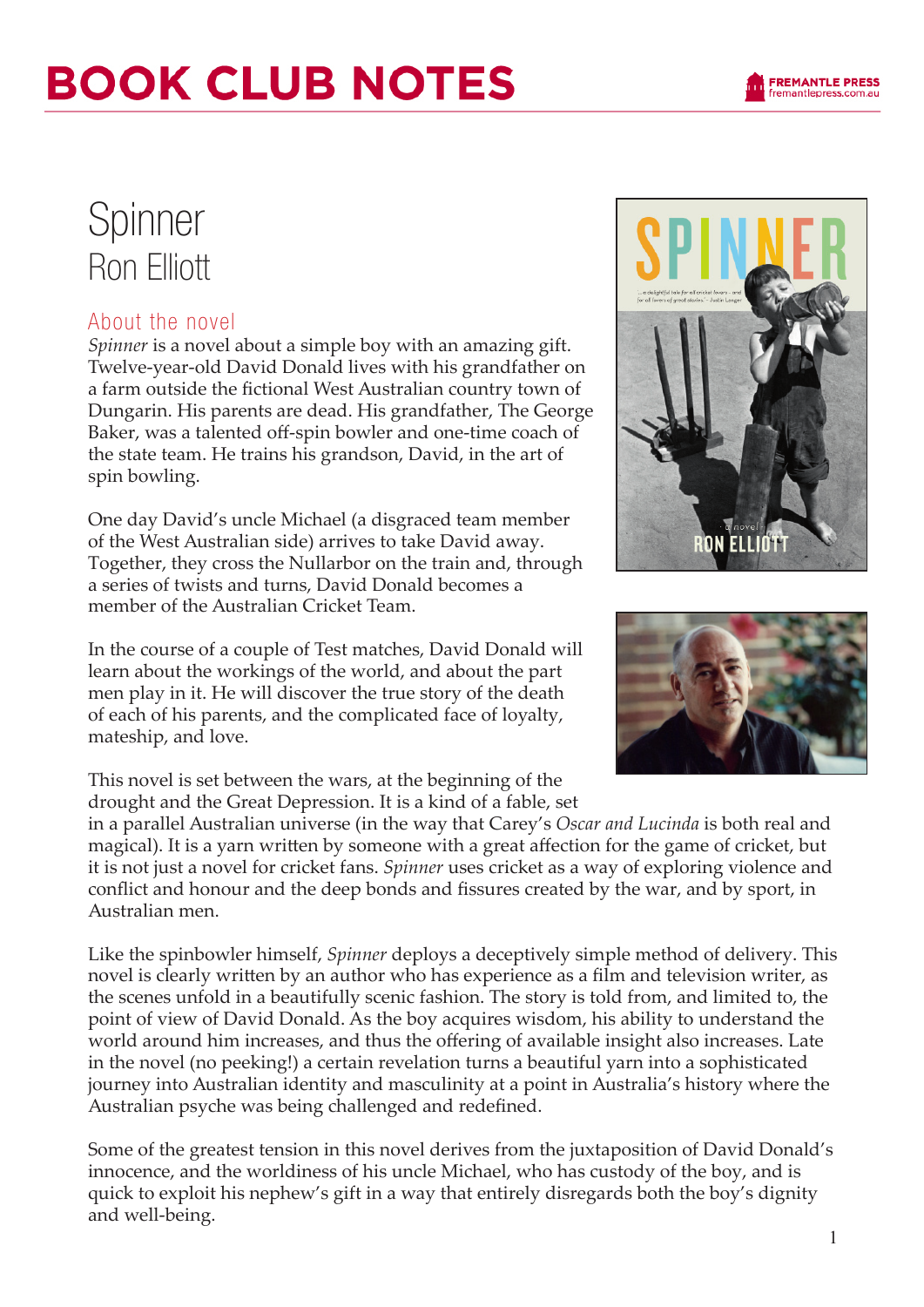

The boy has a pure, undiluted view of the world, but the narrator, his uncle Michael Donald, is a complex, wounded figure, full of self-loathing and inclined to drink. He is a 'spinner', a bullshit artist: he tells tall stories and people believe him. He is a shyster and a showman. He behaves dreadfully, but he also behaves redemptively when the reader least expects it.

Thus the reader is continually tested in what they are prepared to believe. This challenge, from author to reader, leads to some bigger questions: Why do we need to have fairytales? What is the balance between resisting them and believing in them? How far are we prepared to go in a stretching of the truth? What is story telling for? What do we have to gain when we suspend our belief and follow the storyteller on the tale to its logical end?

#### About the author

Ron Elliott directed television for the ABC for some years before returning from the east coast to Perth, Western Australia, where he has worked as a freelance scriptwriter and film and television director. He currently lectures in screen writing and production at Curtin University and continues to write for the screen. *Spinner* is his first novel.

#### From the Author

I guess *Spinner* started seventeen years ago, when Shane Warne bowled 'that ball' to Mike Gatting in the ashes test of 1993. It was an amazing ball, all the more amazing as his first delivery. It changed the test and the series and the next years of cricket. I daydreamed of being him. I was thirty-five, had two children and a career as a television director and screen writer. I'd never even made it onto my grade seven cricket team, but I imagined being Shane Warne and changing the world in an instant.

But what if you weren't a grown man? What if you were a boy, trying to make it? At the time, I was writing a lot of children's television, so maybe my mind was in a younger mode, but I don't think it was just that. Perhaps my failure at twelve to make the Embleton Primary School cricket team had something to do with it.

Twelve? Yes, that's a question that has been asked over and over by a variety of folks since then ... can't he at least be fifteen? It would be difficult enough for a fifteen year old to do what Donald does. Why does your character have to be twelve?

I named him David, as in David and Goliath. He became an orphan and pretty soon after that I decided he had to go across Australia, during the Depression to try to get into the Australian team. I didn't want to make it easy for him.

There's a book which was very popular with screenwriters after Star Wars came out by Stephen Vogler called *The Writer's Journey* and it's about mythic structures in story telling. I'd decided to write this idea now called 'Wonder Kid' as a six part television series using a quest structure, a quest to save Australia from defeat by the English. The 1920s seemed a richer time than today to set it in. More evocative and more naïve. It couldn't happen now anyway, this fairy story. It had to be once upon a time.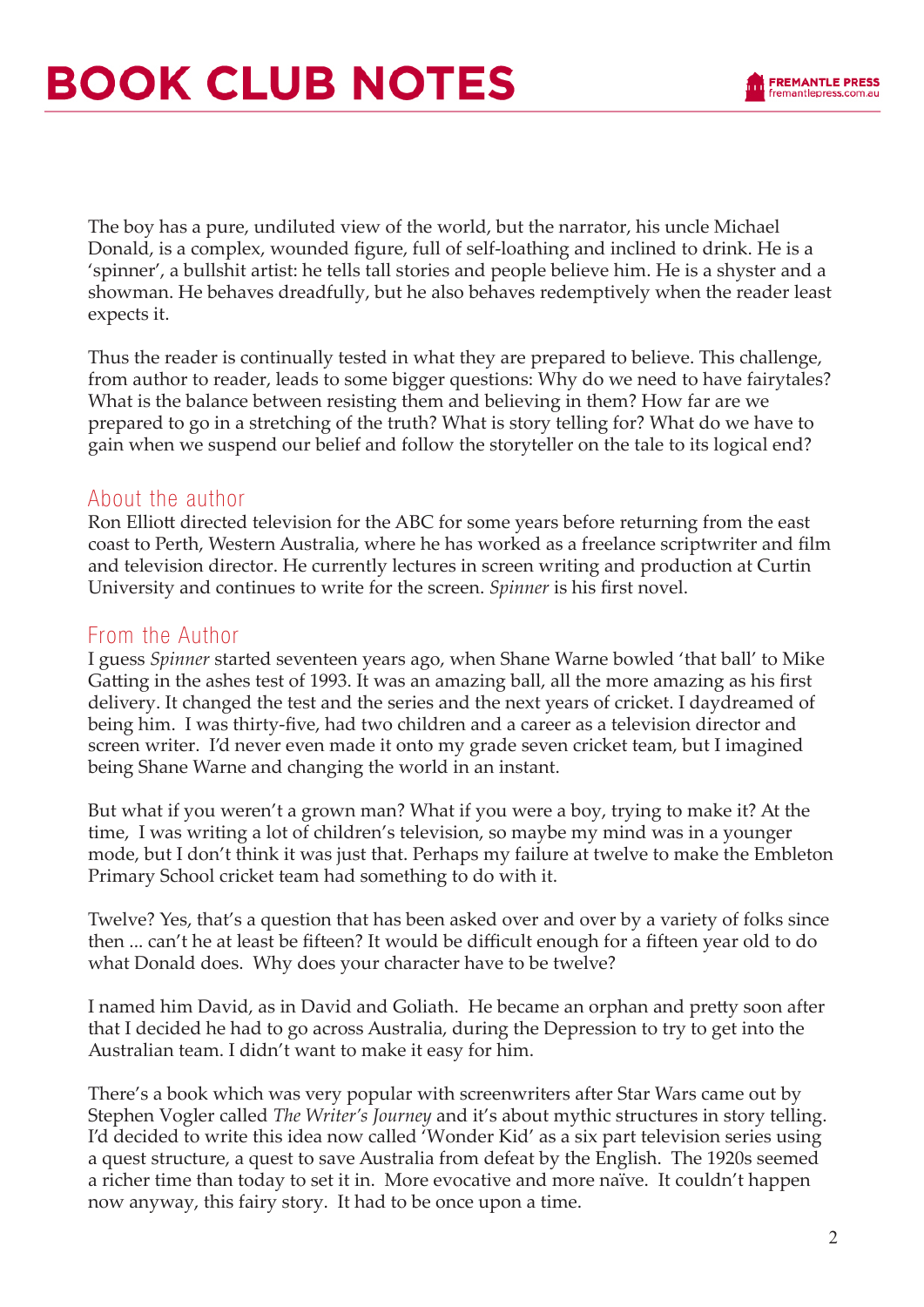

A dodgy uncle. I'm not sure when the dodgy uncle came from. It feels to me like there was always one there somewhere. I lost my own father to schizophrenia and alcohol when I was twelve, so maybe something is going on there. If David was an orphan, then he might be brought up by his wise, but too hard grandfather. Someone had to train David, even with his natural gifts. But what if, in David's quest, he was not guided by a wise sage? What if David were under the influence of a trickster? Aha. An Australian Fagin, a bit like John Hargreaves in the film Careful He Might Hear You. Part damaged war veteran, part larrikin and teller of tall tales.

This is where The War entered my story. It had been there from the start, but the more I researched the time and thought about how David's father and mother might have died, the more the victims of war edged into every aspect of the story. I know it sounds particularly dull of me, but I realised that while the First World War ended in 1918, the effects did not. The consequences of war live long afterwards. Promise, as well as promises, can be utterly destroyed, in a moment or over a long time.

The idea of healing and salvation adhered to my story of wonder, derring-do well and adventure.

I was ready. I wrote my six part outline and I went to producers. No one wanted it. How many people could be interested in cricket? Do you know how much this series would cost? Twelve. Does this kid have to be twelve? And so, the half story that is now *Spinner* went into my bottom drawer for about ten years, while I wrote unproduced feature-film scripts and television dramas and directed a feature film.

But David's Uncle Michael would not leave me alone. What if I didn't worry about film and television? What if I just wrote this story out for me — as a novel? The more I thought about it, the more I felt David Donald's story could be a novel. Although, I had been writing a lot of television scripts for such shows as *Ship to Shore*, *Minty*, *Bush Patrol* and *Street Smartz*, I had never written a novel before.

I'd read a lot and still love reading. I'd also studied literature at university. I was good at dialogue and I was pretty good at action. Yet interior stuff is kind of forbidden in screen drama except maybe in narration or voice over.

I had to think about point of view. Whose story was this, but also who told the story? I decided, in the first instance at a kind of restricted third person, which is telling the story in the third person but from David's point of view and mostly, I kept to that. It meant I didn't have to explain lots of history stuff if I didn't want to. It also meant I could really get into David's mind and see what he felt about every step of the way to becoming very famous. For the most part it really worked, although later, when he achieves some of the pretty amazing stuff at cricket, I used a newspaper article to convey how the world saw David, in spite of him not being used to seeing himself that way.

I mentioned that I never really played cricket, in spite of watching a lot. I did play basketball, so I felt I knew something about being in teams and what training, tactics and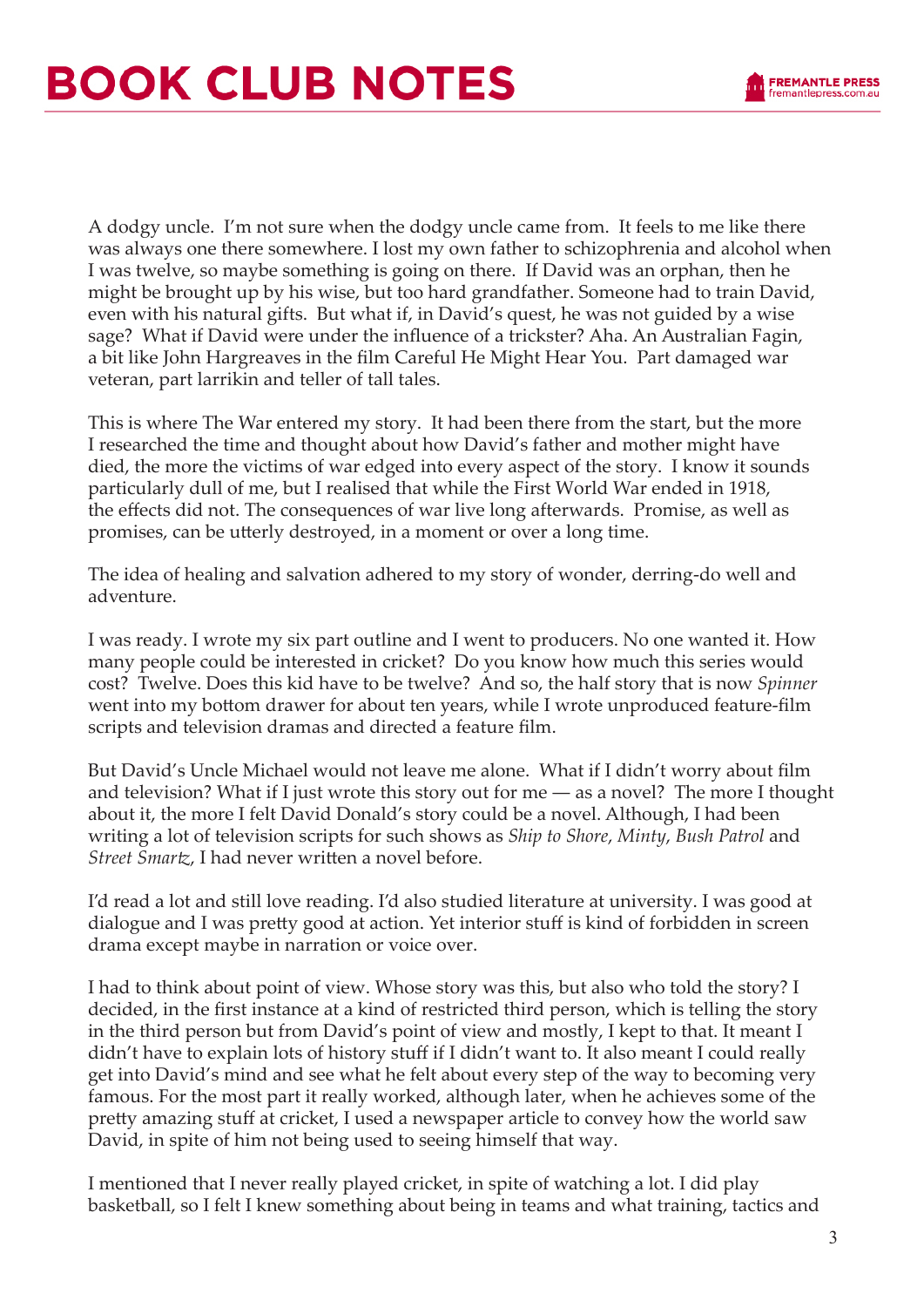# **BOOK CLUB NOTES**



'getting in the zone' actually means. I read up a lot about cricket, but my book is about the psychology and tactics and personalities rather than technique.

I also did do a lot of research about the 1920s and 30s, mostly concerning trends and some details. It was very difficult to keep weeding out inventions that hadn't happened yet, including lots of American slang. You might notice that Michael uses some slang as he met Americans during the war, but few other characters do. I had a bit of fun with automobiles and horses. I felt that although rich people might use some things straight away, some farmers and the poorer folk would not until later. Some of the criminals are based on real people I researched, but I fiddled with the names.

I have read books including *The Great World*, *Songbird*, *The Merry-go-round in the Sea*, *Atonement* and many more. They've contributed to my feel about the war. I've read *Great Expectations* and that kind of vague guilt in Pip helped me with some of David's fears. *Wuthering Heights* introduced me to the idea of the unreliable narrator, which I have used extensively in conceiving how to tell Spinner. I also like to think there is a little Lemony Snicket and Indiana Jones in there too.

And that's my final thing on research. I feel it's a bit like sports training. You practise and practise and then, finally, you just don't think about it at all. You step up to the three point line and you shoot — and swish. Like David's bowling. Like the reading I did. I eventually stopped worrying about all that and just wrote my story.

And that's when I began to negotiate this thing called 'the willing suspension of disbelief'. Oh, then there was all the rewriting. But that's another story too.

### Discussion questions

- 1. Comment on the novel's title, *Spinner*. If a 'spinner' is also a bullshit artist, what is it we are being asked to believe, and why?
- 2. In what ways might this novel be described as a fairytale or a fable? Why do people need 'tall stories'? What is the function of a fable or fairytale, particularly in times of need?
- 3. In hard times, what are the things that people hang on to?
- 4. How is this novel like the Australian history we know, and how is it different? Why does the author depart from history in this way? Why does he tether some of the novel to certain historical facts (such as Charles Kingsford Smith) but not others? What is Elliott asking of the reader by doing this?
- 5. What difference does the choice of the narrator make to the novel? (It could, for example, simply be narrated by a third-person omniscient narrator, but the author has chosen to do something quite different.)
- 6. What is the role of women in this masculine world of cricket, war, and underworld villains?